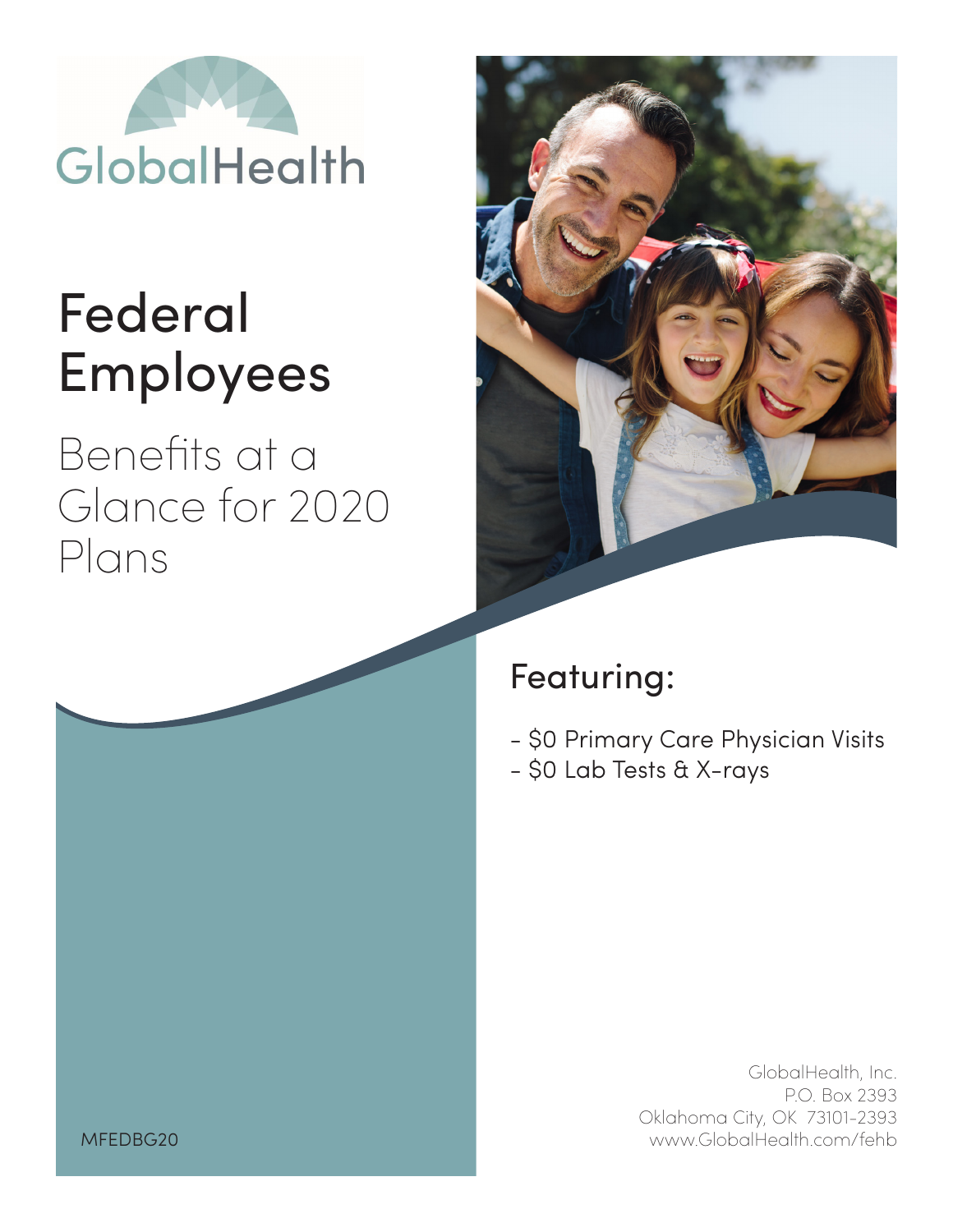#### BENEFITS AT A GLANCE

This is a summary of the features of the GlobalHealth Plan. Before making a final decision, please read the Plan's Federal Brochure, RI 73-834. All benefits are subject to the definitions, limitations, and exclusions set forth in the Federal Brochure. To review the 2020 FEHB Brochure, go to www.GlobalHealth.com/fehb.

| <b>BENEFIT</b>                                                                                                                                                                                                                                                                                                                                                       | YOU PAY - HIGH OPTION                                                                                    | YOU PAY - STANDARD OPTION                                                                                |
|----------------------------------------------------------------------------------------------------------------------------------------------------------------------------------------------------------------------------------------------------------------------------------------------------------------------------------------------------------------------|----------------------------------------------------------------------------------------------------------|----------------------------------------------------------------------------------------------------------|
| <b>ANNUAL DEDUCTIBLE*</b>                                                                                                                                                                                                                                                                                                                                            | This plan doesn't have an annual deductible.                                                             | Self Only - \$500<br>Self Plus One - \$1,000<br>Self and Family - \$1,000                                |
| <b>ANNUAL OUT-OF-POCKET</b><br><b>MAXIMUM</b>                                                                                                                                                                                                                                                                                                                        | Self Only - \$5,000<br>Self Plus One - \$7,000<br>Self and Family - \$7,000                              | Self Only - \$6,500<br>Self Plus One - \$7,500<br>Self and Family - \$7,500                              |
| <b>PRIMARY CARE VISITS</b>                                                                                                                                                                                                                                                                                                                                           | \$0 copay per visit                                                                                      | \$0 copay per visit                                                                                      |
| <b>SPECIALIST VISITS</b>                                                                                                                                                                                                                                                                                                                                             | \$35 copay per visit                                                                                     | \$50 copay per visit                                                                                     |
| <b>PREVENTIVE CARE</b>                                                                                                                                                                                                                                                                                                                                               | \$0 copay                                                                                                | \$0 copay                                                                                                |
| <b>X-RAYS &amp; LABS</b>                                                                                                                                                                                                                                                                                                                                             | \$0 copay                                                                                                | \$0 copay                                                                                                |
| <b>SPECIALIZED SCANS, IMAGING, &amp;</b><br><b>DIAGNOSTIC EXAMS</b>                                                                                                                                                                                                                                                                                                  | \$250 copay per scan in a preferred facility;<br>\$500 copay per scan in a non-preferred facility        | \$350 copay per scan in a preferred facility;<br>\$700 copay per scan in a non-preferred facility        |
| <b>INPATIENT HOSPITAL STAY</b>                                                                                                                                                                                                                                                                                                                                       | \$250 copay per day with \$750 maximum per<br>admission                                                  | \$750 copay per day with \$1,500 maximum per<br>admission                                                |
| <b>OUTPATIENT SURGERY</b>                                                                                                                                                                                                                                                                                                                                            | \$250 copay in a preferred facility;<br>\$750 copay in a non-preferred facility                          | \$500 copay in a preferred facility;<br>\$1,000 copay in a non-preferred facility                        |
| <b>EMERGENCY ROOM SERVICE</b>                                                                                                                                                                                                                                                                                                                                        | \$250 copay, waived if admitted to hospital<br>inpatient                                                 | \$300 copay, waived if admitted to hospital<br>inpatient                                                 |
| <b>URGENT CARE</b>                                                                                                                                                                                                                                                                                                                                                   | \$25 copay in urgent care facility                                                                       | \$45 copay in urgent care facility                                                                       |
| <b>PRESCRIPTION DRUGS</b><br>(Chickasaw Nation Refill Center is<br>a home delivery option for Native                                                                                                                                                                                                                                                                 | Retail Pharmacy - 30 Day Supply<br>\$4/\$12/\$50/\$80/10% up to \$150/10% up to<br>\$250                 | Retail Pharmacy - 30 Day<br>Supply\$6/\$15/\$85/\$120/10% up to \$400/10% up<br>to \$600                 |
| American members. Please visit our<br>website for additional information.)                                                                                                                                                                                                                                                                                           | Home Delivery or Extended Supply Retail - 90<br>Day Supply<br>\$8/\$24/\$125/\$240                       | Home Delivery or Extended Supply Retail - 90<br>Day Supply<br>\$12/\$30/\$170/\$240                      |
| <b>MATERNITY CARE</b>                                                                                                                                                                                                                                                                                                                                                | \$0 copay for prenatal care and postnatal care;<br>\$250 copay per admission for delivery                | \$0 copay for prenatal care and postnatal care;<br>\$500 copay per admission for delivery                |
| <b>FAMILY PLANNING</b><br>(A range of voluntary family<br>planning servies limited to:<br>Annual contraceptive counseling,<br>Voluntary sterilization (e.g., tubal<br>ligation, vasectomy), Surgically<br>implanted contraceptives, Injectable<br>contraceptive drugs (such as Depo<br>provera), Intrauterine devices (IUDs),<br>Diaphragms and contraceptive rings) | \$0 copay                                                                                                | $$0$ copay                                                                                               |
| <b>ALLERGY CARE</b>                                                                                                                                                                                                                                                                                                                                                  | \$0 copay per PCP visit;<br>\$35 copay per specialist visit;<br>\$0 copay for antigen and administration | \$0 copay per PCP visit;<br>\$25 copay per specialist visit;<br>\$0 copay for antigen and administration |
| PHYSICAL, OCCUPATIONAL,<br><b>SPEECH THERAPY</b><br>(limited to 60 <sup>**</sup> combined visits per<br>calendar year)                                                                                                                                                                                                                                               | Inpatient: \$0 copay<br>Outpatient: \$20 copay per visit                                                 | Inpatient: \$0 copay<br>Outpatient: \$25 copay per visit                                                 |
| <b>CHIROPRACTIC CARE</b> (20 visits per<br>year)                                                                                                                                                                                                                                                                                                                     | \$20 copay per visit                                                                                     | \$15 copay per visit                                                                                     |
| <b>MENTAL HEALTH SERVICES</b><br><b>CHEMICAL DEPENDENCY</b><br><b>&amp; SUBSTANCE ABUSE</b>                                                                                                                                                                                                                                                                          | \$0 copay per outpatient office visit<br>\$250 copay/day with \$750/admission maximum                    | \$0 copay per outpatient office visit<br>\$750 copay/day with \$1,500/admission<br>maximum               |

\*No deductible on high option plan. Standard option plan deductible does not apply to PCP, specialist and behavioral health office visits, lab/x-ray, urgent care, outpatient habilitation and rehabilitation visits, preventive care and prescription drugs. \*\*60 visits for rehabilitation and 60 visits for habilitation.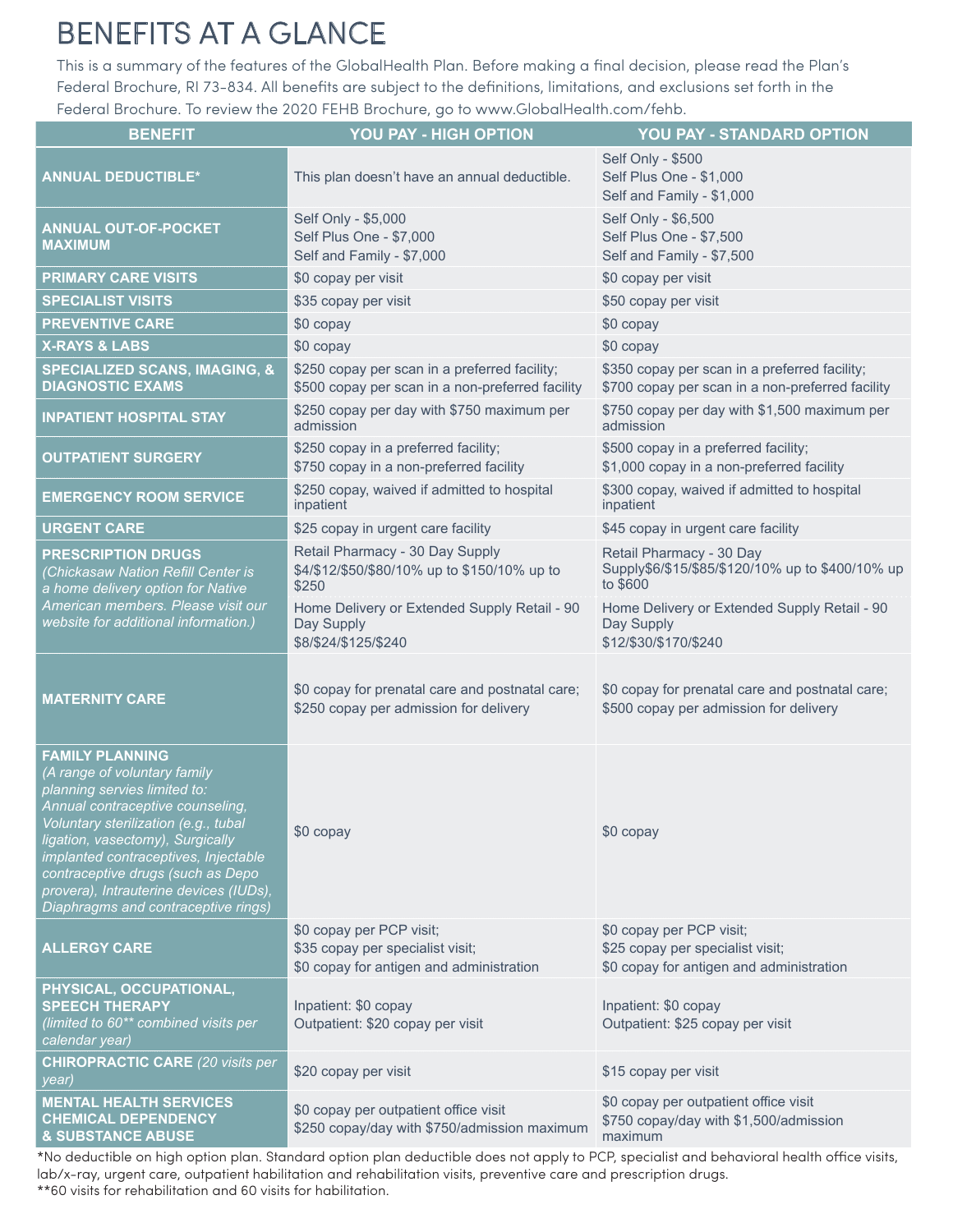#### CHOOSE A PRIMARY CARE PHYSICIAN (PCP).

When you enroll, you choose a PCP from the GlobalHealth provider network. Each member of the family may choose a different PCP, including a pediatrician for children. You may change your PCP selection at any time throughout the year. Your PCP change will be effective the same day. If you need to see a PCP before you receive your new member ID cards, contact Customer Care.



#### Find a PCP fast.

Check your Physician & Health Providers Directory or visit www.GlobalHealth.com/fehb and click "FIND A PROVIDER"



#### Always start with your PCP.

Always unlimited \$0 copay.

Your PCP will coordinate and manage your medical care including preventive care & referral requests if specialty care is necessary. Do not make your appointment with the specialist until you receive the authorization letter. The specialist may request referrals for procedures and follow up care after the initial visit. For same-day urgent care needs, call your PCP if during normal office hours. After office hours, you have two options. You can call the number on your member ID card for your primary care physician. Your primary care physician's answering service will take your name and phone number. Your primary care physician will call you back. You will be given medical direction at that time, which may include directing you to an urgent care facility. You may also self-refer to an in-network urgent care facility. For a list of facilities, please refer to the GlobalHealth Physician & Health Providers Directory, also available online at www.GlobalHealth.com/fehb. A referral is not required for specific selfreferral services.

#### Hospital visits require referrals.

A referral and preauthorization from GlobalHealth are required for scheduled stays. You may only go to a hospital in the network except in an emergency. You do not have to obtain preauthorization for emergency services. If you obtain other services without an authorized referral, you will be responsible for the costs.



#### Emergency Care.

Let your PCP & GlobalHealth know within 48 hours of being seen. We may arrange to transfer you to an in-network hospital if you are admitted to an out-of-network hospital from the ER.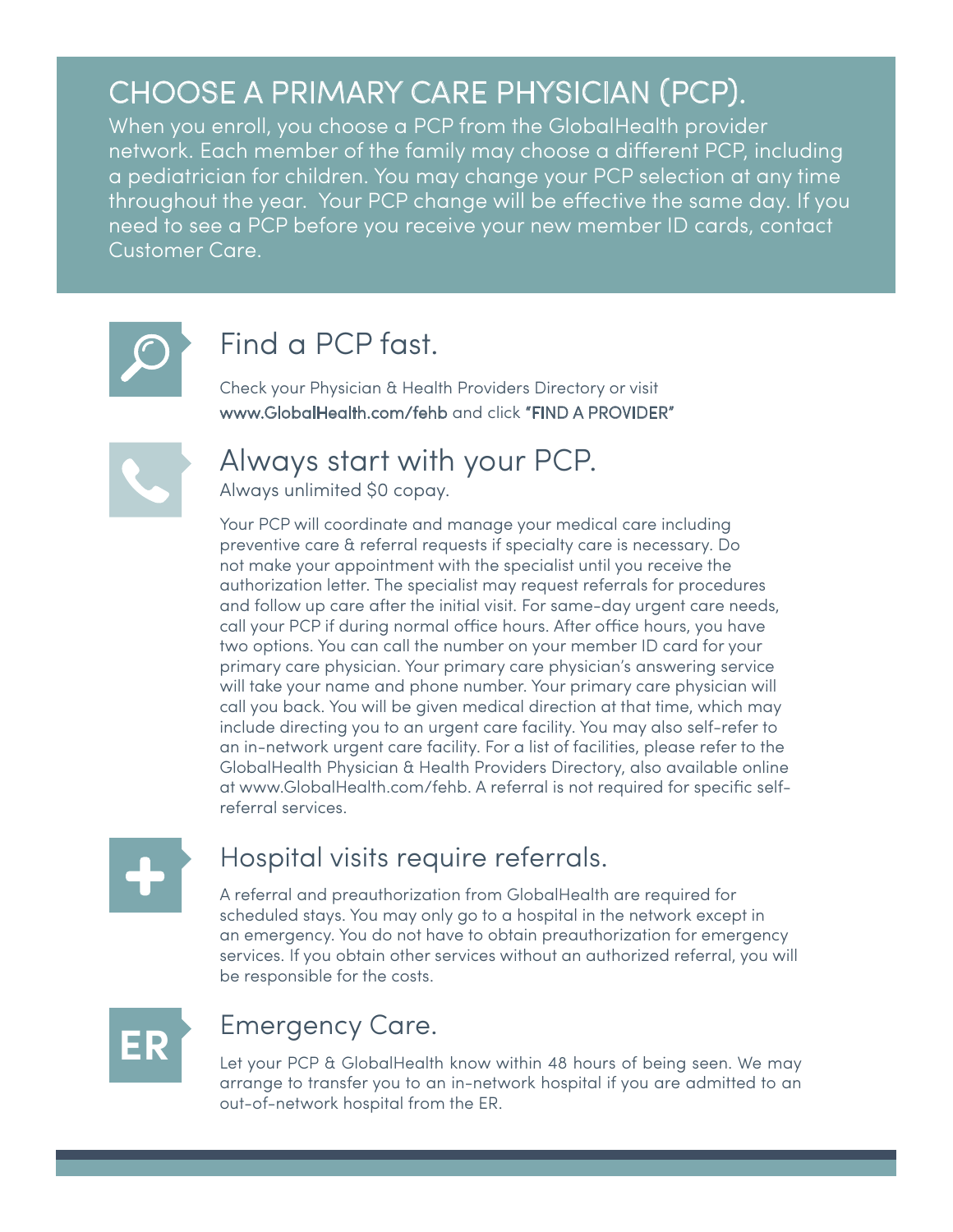#### YOU MAY SELF REFER FOR THE FOLLOWING SERVICES.

You do not need preauthorization from GlobalHealth or from your PCP in order to obtain in-network care for the services below. Please refer to the FEHB Brochure for coverage and limits.



#### Obstetrical/Gynecological Services and Well-Woman Exams

From a healthcare professional who specializes in obstetrics or gynecology.



#### Routine Mammogram

From an imaging center.



#### Physical Therapy

For an evaluation only from a healthcare professional who specializes in physical therapy. You will need preauthorization for any additional treatment.



#### Routine Eye Exams & Eyewear

From a network optometrist & eyewear providers.



#### Behavioral & Mental Health/Chemical Dependency Services

Medication management, therapy, and/or psychiatric testing from a healthcare professional who specializes in behavioral health.



#### After-Hours Urgent Care Visits

In-network.



#### Chiropractic Care Visits

In-network care of manipulation of the spine and extremities.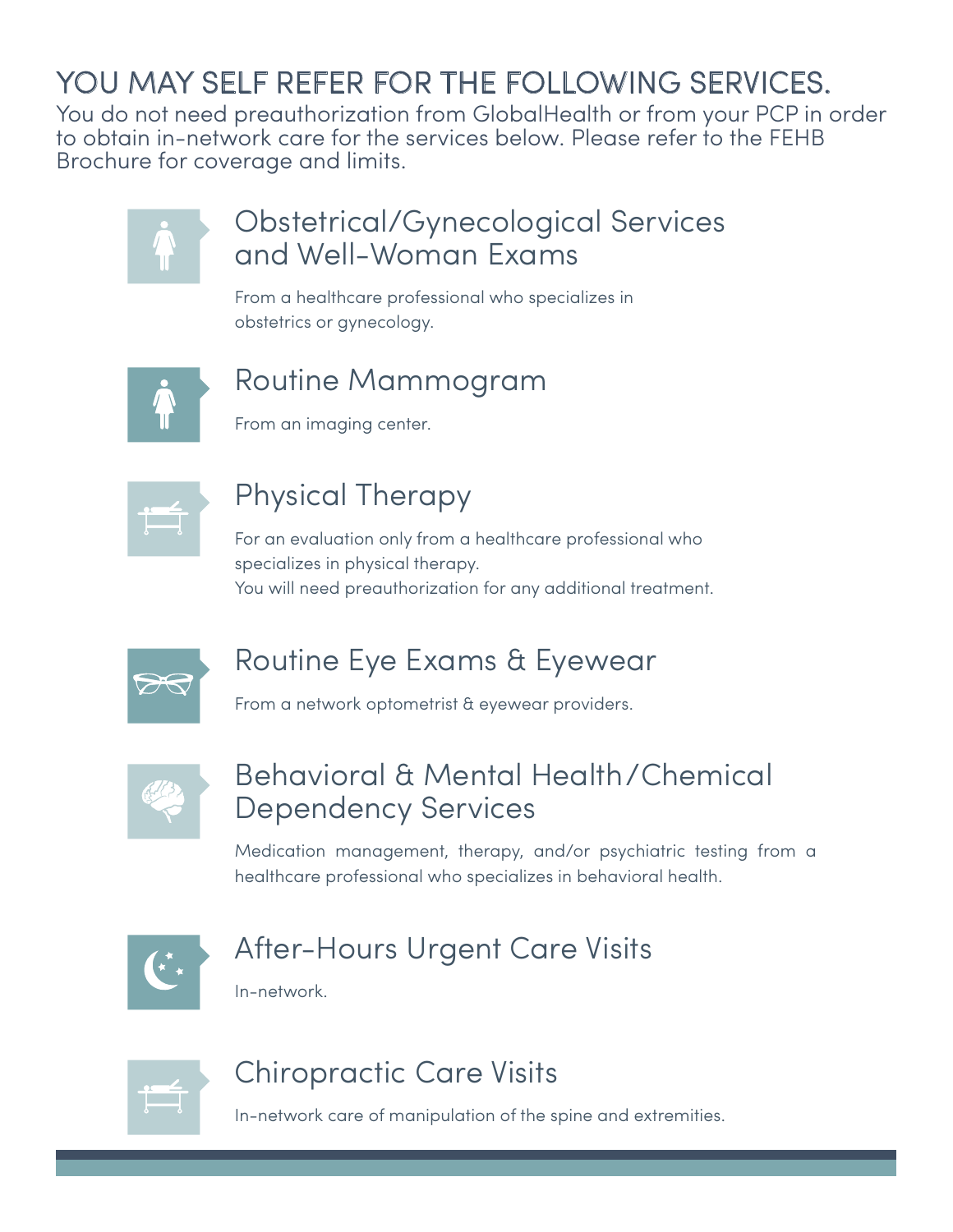#### PRESCRIPTION DRUG BENEFITS

Get details on preferred drugs and pharmaceutical management procedures at www.GlobalHealth.com/fehb. We offer a five-tier system for low-cost and preferred generics, preferred brand-name medications, non-preferred generics and brand-name medications, preferred specialty medications, and non-preferred specialty medications. You may choose to obtain your prescriptions through retail or home delivery.



#### MEMBER MATERIALS

Make the most of your benefits by going to www.GlobalHealth.com/fehb to download information including:

- FEHB Brochure
- Drug Formulary
- Physician and Health Providers Directory
- Pharmacy Directory
- Summaries of Benefits and Coverage

Printed copies are available upon request by calling Customer Care at: 1-877-280-2989 (TTY: 711).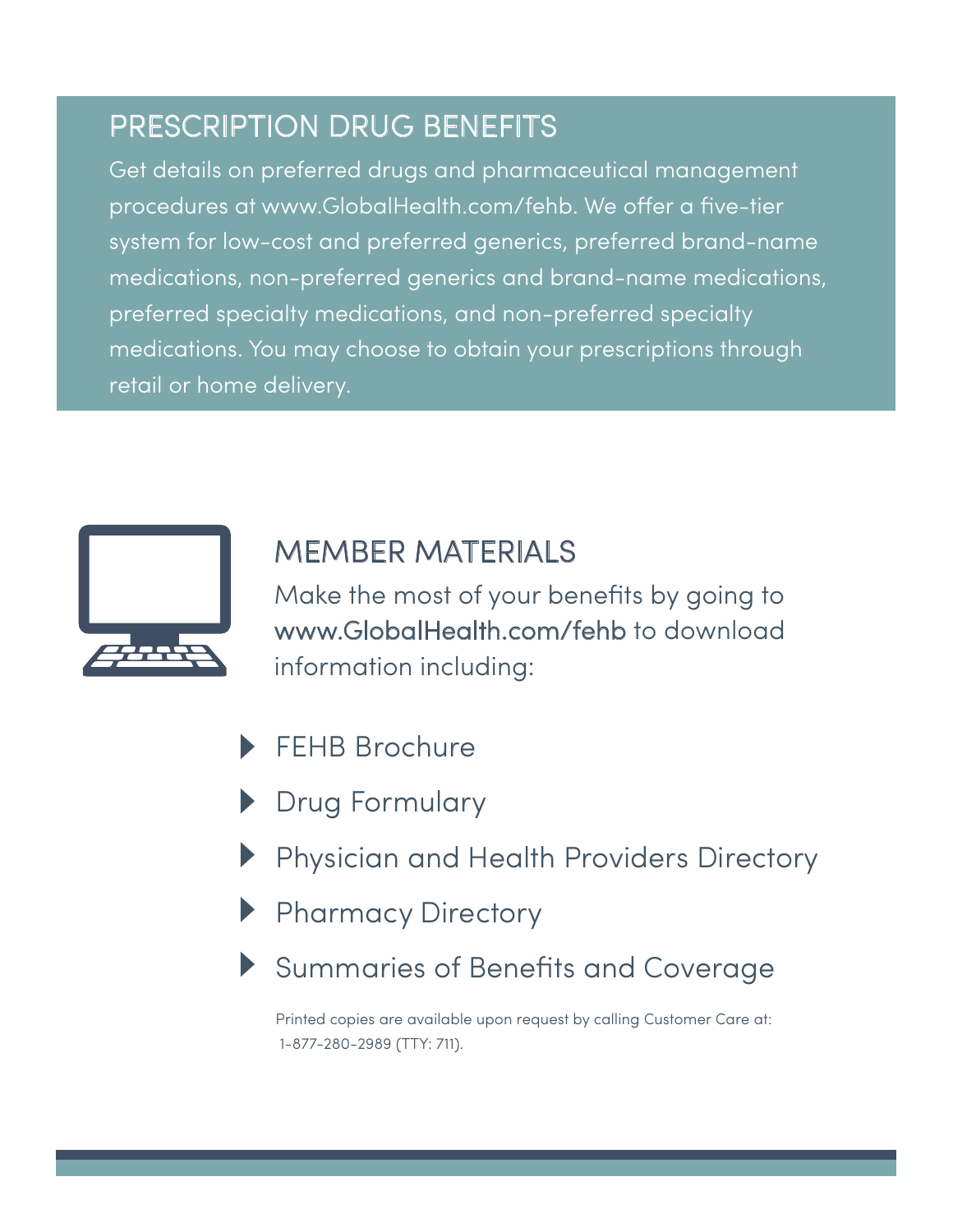

### GlobalFit® Gym Membership Discounts

Through our partnership with GlobalFit®, you can register for our fitness benefit giving you access to discounts on gym memberships at thousands of fitness clubs nationwide.

## We cover Oklahoma.

GlobalHealth is available statewide. You must live or work in Oklahoma to be eligible. Each of the 77 counties in Oklahoma and all of their zip codes are covered in their entirety.

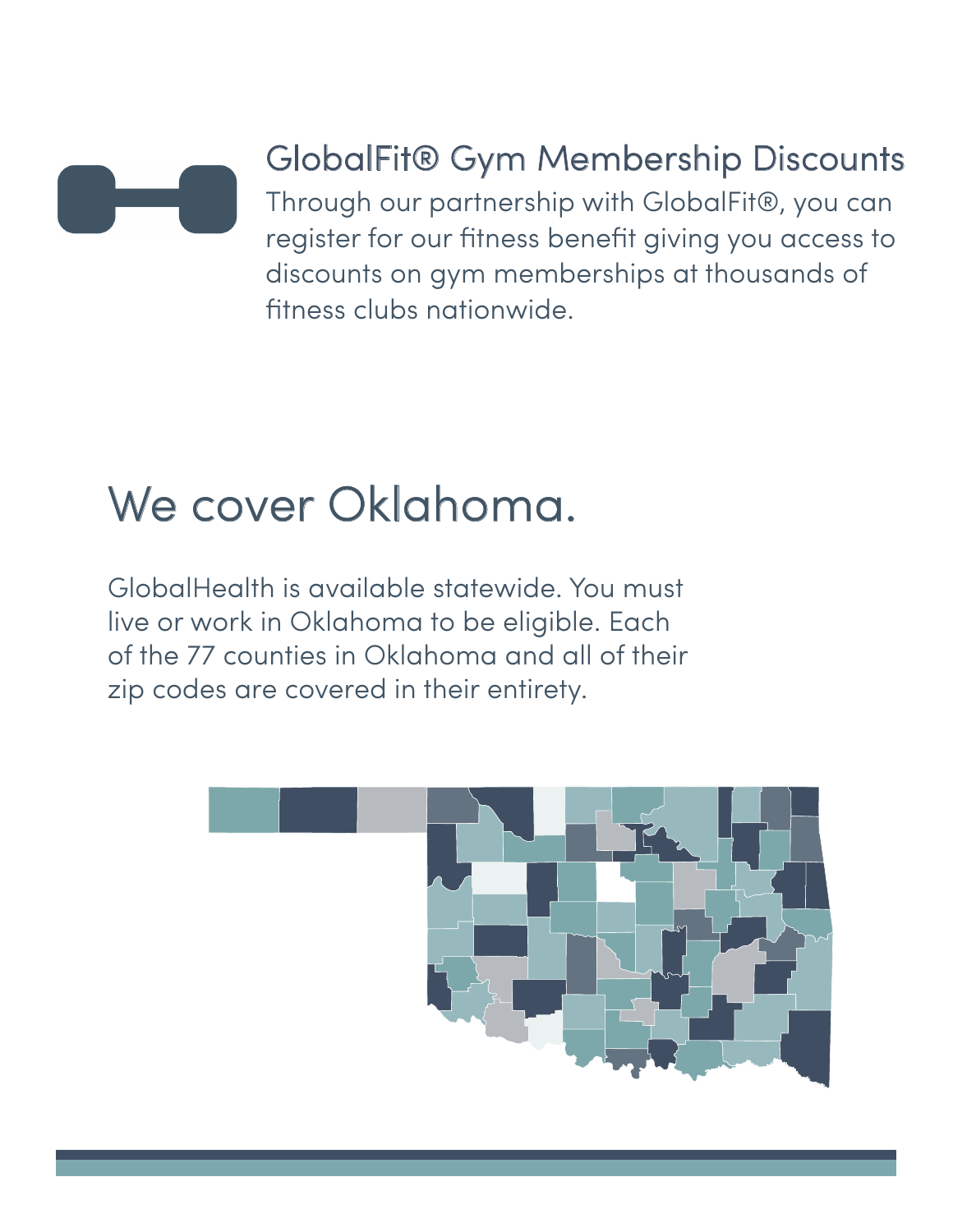#### GENERAL EXCLUSIONS-SERVICES, DRUGS, AND SUPPLIES WE DO NOT COVER.

The exclusions in this section apply to all benefits. There may be other exclusions and limitations listed in Section 5 of this brochure. **Although we may list a specific service as a benefit, we will not cover it unless it is medically necessary to prevent, diagnose, or treat your illness, disease, injury, or condition. For information on obtaining prior**  approval for specific services, such as transplants, see Section 3 When You Need Prior Plan Approval for Certain<br>Services.

We do not cover the following:

•Care by non-Plan providers except for authorized referrals or emergencies (see Emergency services/accidents).

•Services, drugs, or supplies you receive while you are not enrolled in this Plan.

•Services, drugs, or supplies not medically necessary.

•Services, drugs, or supplies not required according to accepted standards of medical, dental, or psychiatric practice. •Experimental or investigational procedures, treatments, drugs, or devices (see specifics regarding transplants).

•Services, drugs, or supplies related to abortions, except when the life of the mother would be endangered if the fetus were carried to term, or when the pregnancy is the result of an act of rape or incest.

•Services, drugs, or supplies you receive from a provider or facility barred from the FEHB Program.

•Services, drugs, or supplies you receive without charge while in active military service.